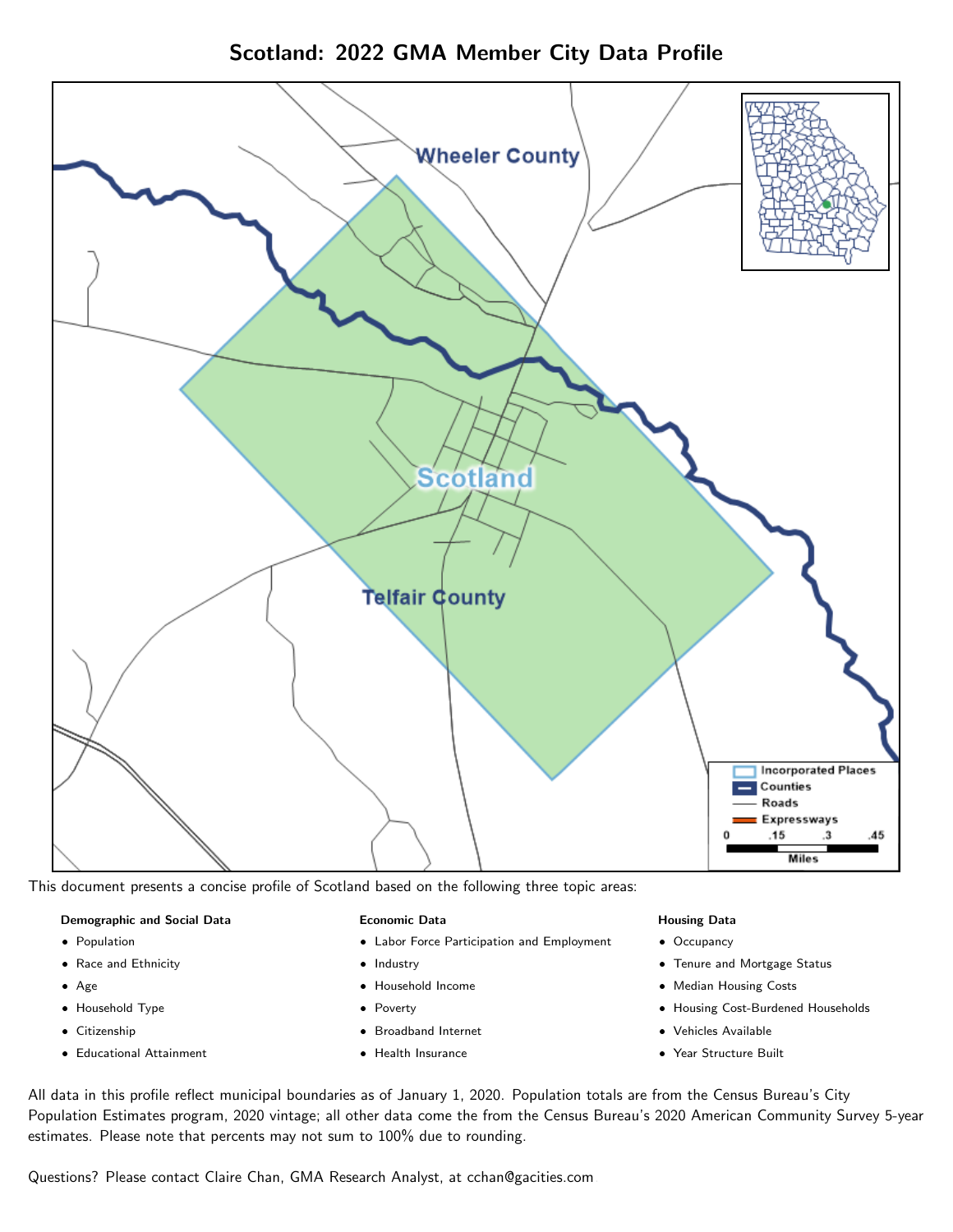# Scotland: Demographic and Social



Male **Female** 85 and over 80-84 75-79 70-74 65-69 60-64 55-59 50-54 45-49 40-44 35-39 30-34  $25 - 29$ 20-24 15-19 10-14 5-9 Under 5

0% 2% 4% 6% 8% 10% 12% 14% 14% 12% 10% 8% 6% 4% 2%

## **Citizenship**

Age

| <b>Native Born</b><br>100% |  |
|----------------------------|--|

Race and Ethnicity



Source: U.S. Census Bureau, City Population Estimates, 2020 vintage Source: American Community Survey, 2020 5-year estimates, table B03002

## Household Type



Source: American Community Survey, 2020 5-year estimates, table B01001 Source: American Community Survey, 2020 5-year estimates, table B11001

## Educational Attainment



Source: American Community Survey, 2020 5-year estimates, table B05002 Source: American Community Survey, 2020 5-year estimates, table B15002

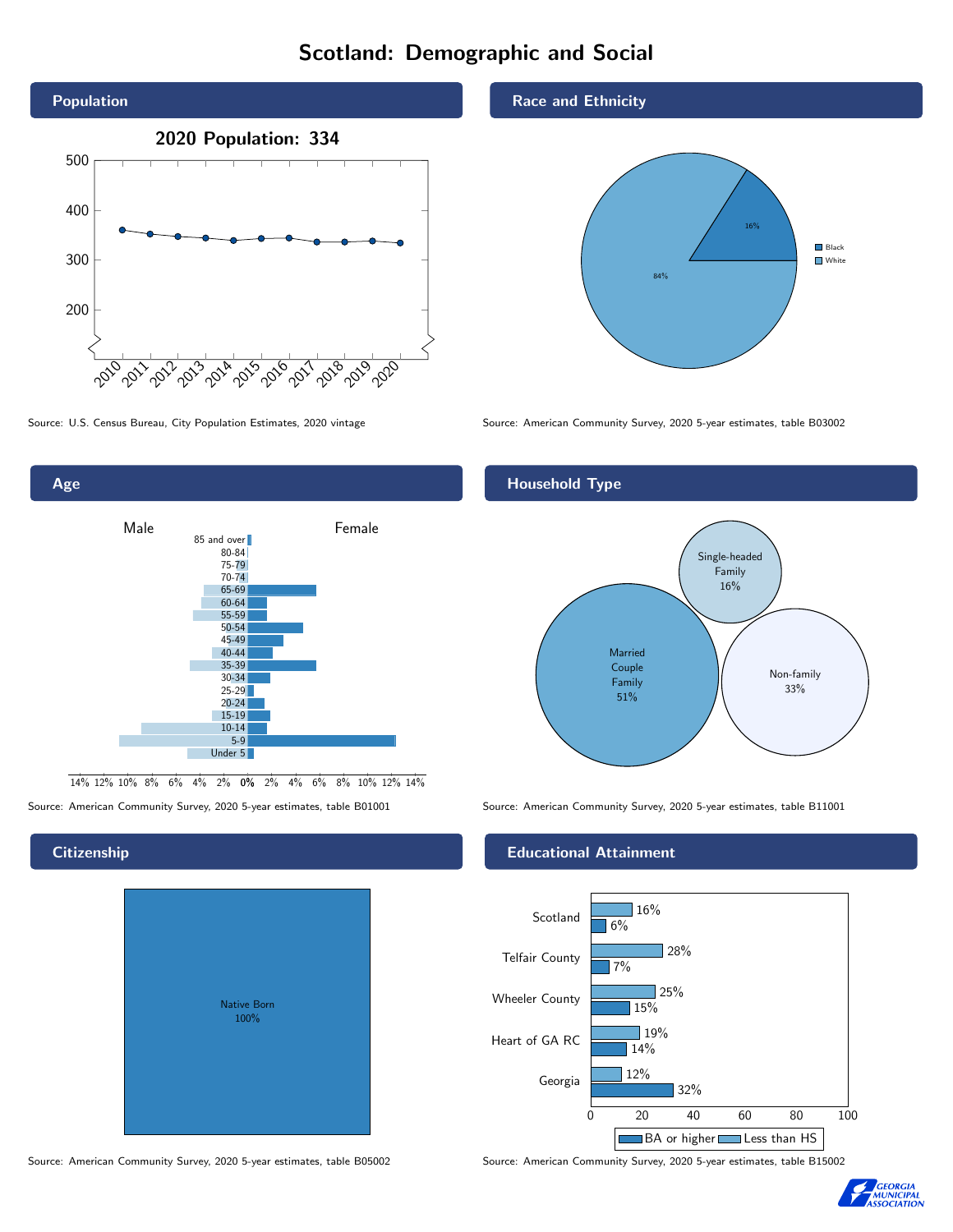# Scotland: Economic

Industry



Source: American Community Survey, 2020 5-year estimates, table B23001 Note: Unemployment rate is based upon the civilian labor force.

## Wholesale Trade 0% Retail Trade 2% Transportation and warehousing, and utilities 12% Information  $0\%$ Finance and insurance, real estate, rental, leasing 0% Professional, scientific, mgt, administrative, waste mgt 17% Educational services, and health care and social assistance 12% Arts, entertainment, recreation, accommodation, food service 10% Other services, except public administration 17% Public administration 21%

30%

28%

31%

27%

46%

Agriculture, forestry, fishing and hunting, and mining 0% Construction 3% Manufacturing 8%

Source: American Community Survey, 2020 5-year estimates, table C24030



Source: American Community Survey, 2020 5-year estimates, tables B19013 and B19025 Source: American Community Survey, 2020 5-year estimates, table B17010

Broadband Internet No 49% Yes 51%

## Health Insurance



Source: American Community Survey, 2020 5-year estimates, table B28002 Source: American Community Survey, 2020 5-year estimates, table B18135